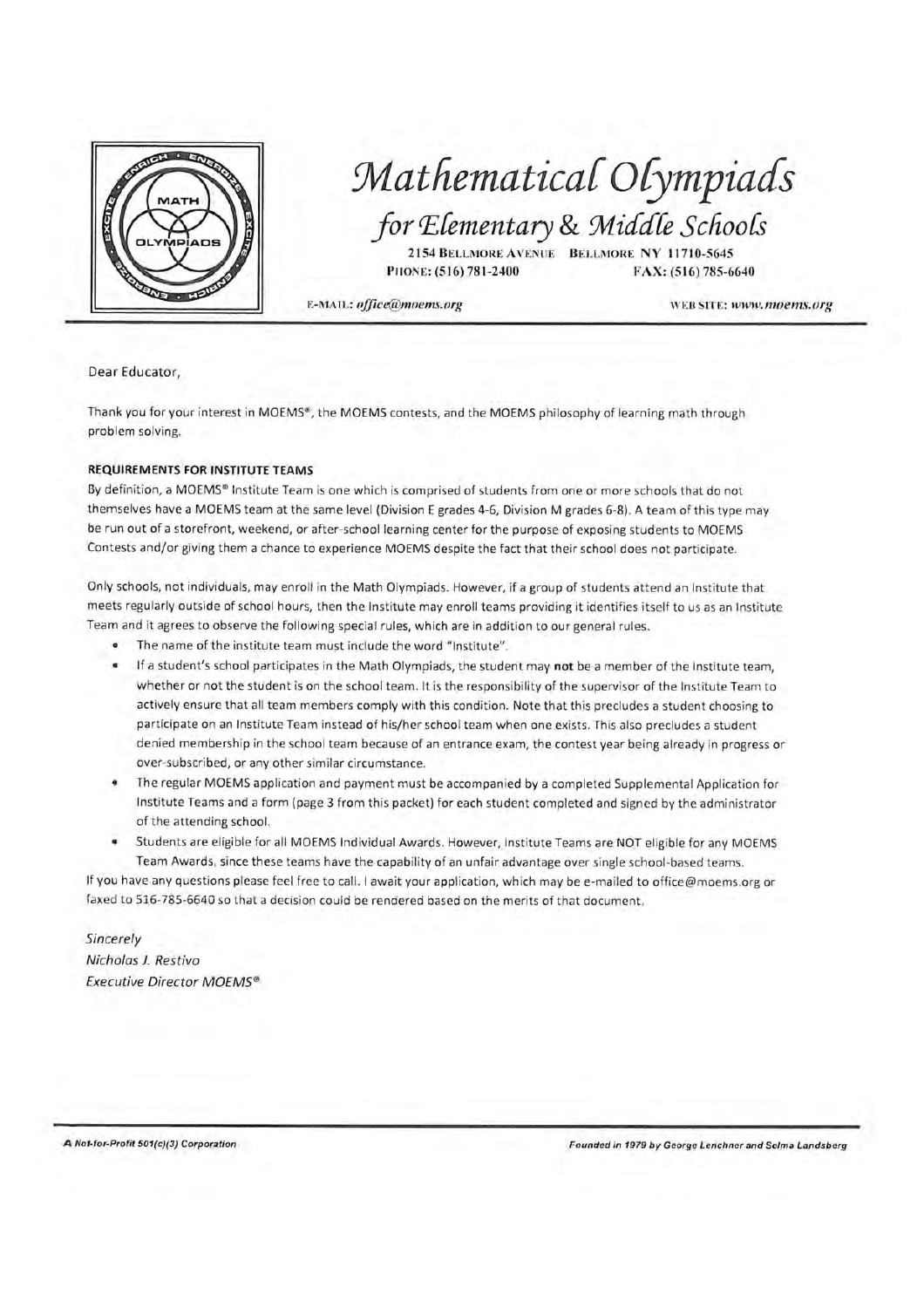# Mathematical Olympiads for<br>Elementary & Middle Schools

#### **SUPPLEMENTAL APPLICATION FOR INSTITUTE TEAMS**

| 3. TYPE OF ORGANIZATION SPONSORING THE TEAM (CHECK ONE):                                                                                                                                                                                                                                |  |  |  |  |  |
|-----------------------------------------------------------------------------------------------------------------------------------------------------------------------------------------------------------------------------------------------------------------------------------------|--|--|--|--|--|
| AFTER SCHOOL CENTER LOCATED IN A SCHOOL BUILDING                                                                                                                                                                                                                                        |  |  |  |  |  |
| PRIVATELY-RUN AFTER SCHOOL/WEEKEND ACADEMY                                                                                                                                                                                                                                              |  |  |  |  |  |
|                                                                                                                                                                                                                                                                                         |  |  |  |  |  |
| 4. WHICH CONTEST WILL YOUR TEAM BE UTILIZING THIS YEAR? MOEMS® ONLINE AMOEMS® ON PAPER<br>A. IF MOEMS®ONLINE, PLEASE PROVIDE YOUR MOBILE TELEPHONE NUMBER:                                                                                                                              |  |  |  |  |  |
| <u> Alexandria (Carlos Carlos Carlos Carlos Carlos Carlos Carlos Carlos Carlos Carlos Carlos Carlos Carlos Carlos Carlos Carlos Carlos Carlos Carlos Carlos Carlos Carlos Carlos Carlos Carlos Carlos Carlos Carlos Carlos Carlo</u><br>(IF USING THIS OPTION, YOU MAY SKIP QUESTION B) |  |  |  |  |  |
| B. IF MOEMS® ONPAPER, WHERE WILL YOUR SESSIONS BE HELD?                                                                                                                                                                                                                                 |  |  |  |  |  |
|                                                                                                                                                                                                                                                                                         |  |  |  |  |  |
|                                                                                                                                                                                                                                                                                         |  |  |  |  |  |
|                                                                                                                                                                                                                                                                                         |  |  |  |  |  |
|                                                                                                                                                                                                                                                                                         |  |  |  |  |  |
| 6. PICO'S PHONE NUMBER: PICO'S E-MAIL:                                                                                                                                                                                                                                                  |  |  |  |  |  |
| 7. WILL THE PARENTS/GUARDIANS OF THE STUDENTS PAY A FEE TO BE PART OF YOUR MOEMS® PROGRAM?<br><b>YES</b><br>$\Box$ NO                                                                                                                                                                   |  |  |  |  |  |
| PLEASE NOTE THAT EACH STUDENT ON YOU INSTITUTE TEAM IS REQUIRED TO GET THE ATTACHED RELEASE FORM                                                                                                                                                                                        |  |  |  |  |  |

SIGNED BY A PRINCIPAL, HEADMASTER, OR APPROPRIATE ADMINISTRATOR FROM THEIR BUILDING.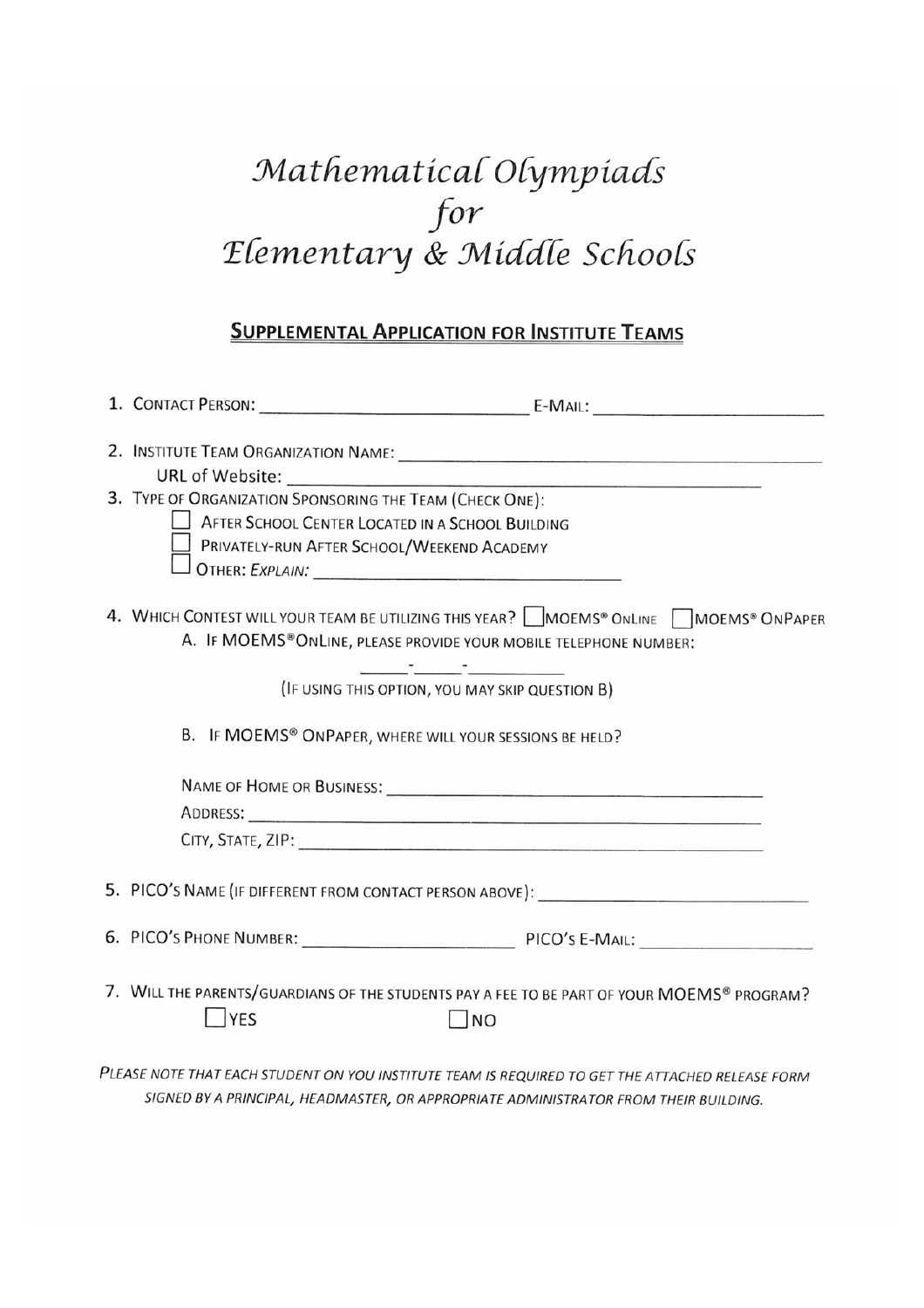

### Mathematical Olympiads for Elementary & Middle Schools

2154 BELLMORE AVENUE BELLMORE NY 11710-5645 PHONE: (516) 781-2400 FAX: (516) 785-6640

E-MAIL: office@moems.org

WEB SITE: www.moems.org

| Ş.                                                                                                                                                                                                                                                                                                                                                                                                                                                                                                              | Date:<br><b><i><u>Property</u></i></b> |  |
|-----------------------------------------------------------------------------------------------------------------------------------------------------------------------------------------------------------------------------------------------------------------------------------------------------------------------------------------------------------------------------------------------------------------------------------------------------------------------------------------------------------------|----------------------------------------|--|
| Student's Name                                                                                                                                                                                                                                                                                                                                                                                                                                                                                                  | Grade<br>modeledge.                    |  |
| Name of School<br>1.1<br>٠                                                                                                                                                                                                                                                                                                                                                                                                                                                                                      | commo:                                 |  |
| $\frac{1}{2} \left( \frac{1}{2} \right) \left( \frac{1}{2} \right) \left( \frac{1}{2} \right) \left( \frac{1}{2} \right) \left( \frac{1}{2} \right) \left( \frac{1}{2} \right) \left( \frac{1}{2} \right) \left( \frac{1}{2} \right) \left( \frac{1}{2} \right) \left( \frac{1}{2} \right) \left( \frac{1}{2} \right) \left( \frac{1}{2} \right) \left( \frac{1}{2} \right) \left( \frac{1}{2} \right) \left( \frac{1}{2} \right) \left( \frac{1}{2} \right) \left( \frac$<br><b>CONTRACTOR</b><br>City or Town | State                                  |  |

Dear School Administrator.

The student named above has expressed an interest of participating in MOEMS® (Mathematical Olympiads for Elementary & Middle Schools) Contest program for the current school year. In order for him/her to register for our team, we must first confirm that he/she does not attend a school in which a MOEMS® team exists. Our team is labeled as an "Institue Team," and as such we must confirm with MOEMS® that this student is not attending a school that fields a team. Your signature below will confirm that fact.

Please check the appropriate box below. Then print, sign and date on the lines provided.

This school DOES NOT have a MOEMS® team for the 2022 - 2023 school year.

This school HAS a MOEMS® team for the 2022 - 2023 school year. (Check all that apply below):

This school has a Division E (grades  $4-6$ ) team competing in MOEMS<sup>®</sup> for the 2022 - 2023 year.

This school has a Division M (grades 6 -8) team competing in MOEMS® for the 2022 - 2023 year.

Name/Title of Administrator: (Print)

Signature:

Date:

Thank you for continuing to support your student's interest in mathematics and problem-solving. If you have any questions or comments, please feel free to call me.

| and substitute that there is allowed as<br>Sincerely, | _____                                                                                                                   | <b>CONTRACTOR</b><br>the control of the control of |
|-------------------------------------------------------|-------------------------------------------------------------------------------------------------------------------------|----------------------------------------------------|
|                                                       | and the control of the control of the control of the control of the control of<br>$\sim$<br>a shekara<br><b>Service</b> | <b>CONTRACTOR</b>                                  |
|                                                       | and control and control<br>e-mail                                                                                       |                                                    |
|                                                       |                                                                                                                         |                                                    |

A Not-for-Profit 501(c)(3) Corporation